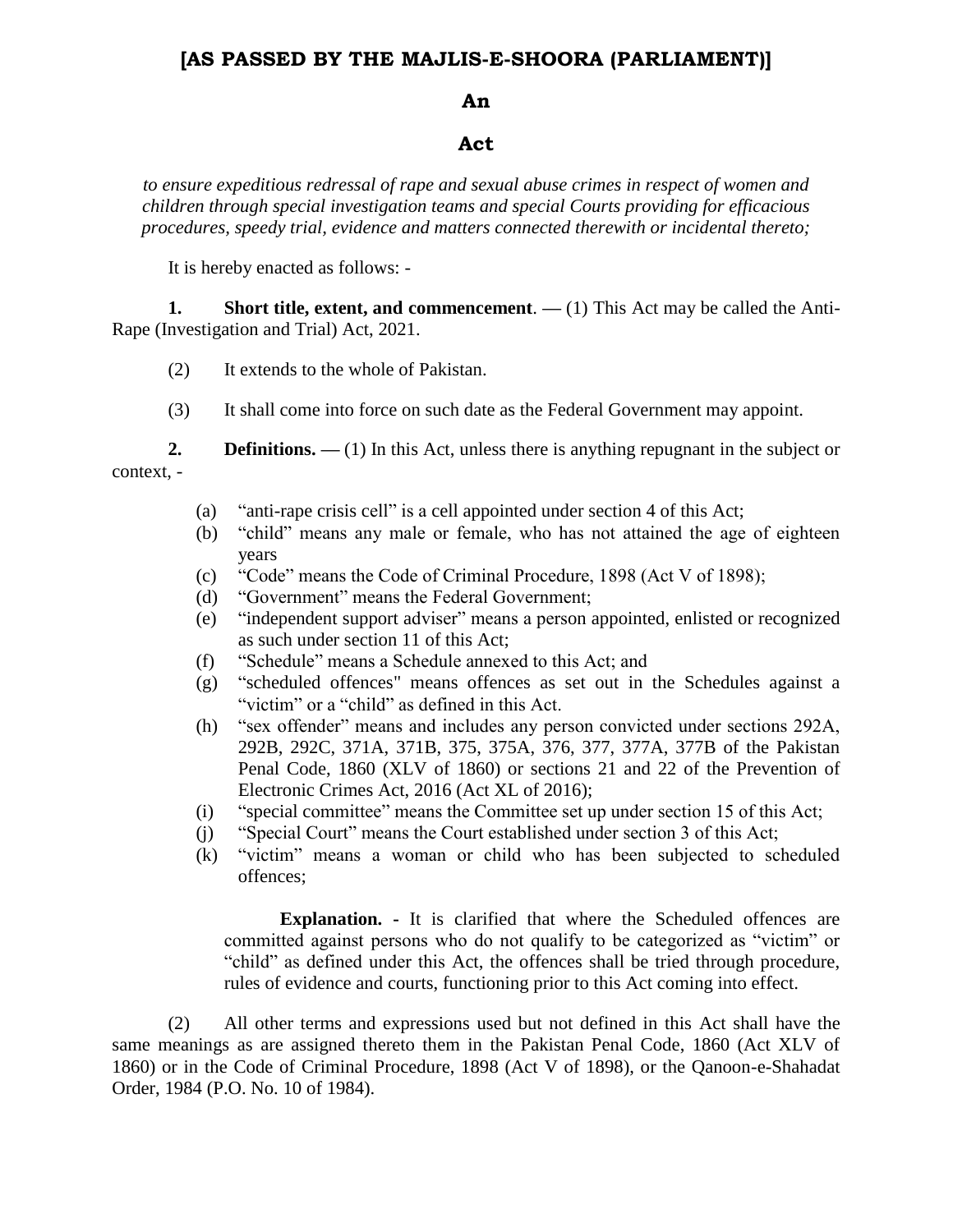**3. Establishment of Special Courts, etc.—** (1) The Federal Government, in consultation with the Chief Justice of the High Court concerned, shall establish as many Special Courts throughout the country, as it may deem necessary, to try the scheduled offences.

(2) The Federal Government, in consultation with the Chief Justice of the High Court concerned, shall appoint any person as a Judge of the Special Court, who is or has been a Sessions Judge or Additional Sessions Judge, or has been an advocate of the High Court for a period of not less than ten years, and is not more than sixty-eight years of age at the time of appointment.

(3) In addition to or in lieu of the establishment of Special Courts under sub-section (1), the Federal Government may, in consultation with the Chief Justice of the High Court concerned, designate, throughout the country, as many Courts of Additional Sessions Judges or such other courts as Special Courts, as it may deem fit:

Provided that where gender based violence (GBV) courts or juvenile courts or child protection courts have already been designated, they shall be deemed to be the Special Courts under this Act:

Provided further that where more than one Special Court is designated or established in one jurisdiction, the concerned Courts of Sessions shall allocate the case.

(4) A Judge of the Special Court shall have the same powers and jurisdiction as are vested in the Court of Sessions under the Code.

(5) A Judge of the Special Court shall be appointed for a period of three years on such terms and conditions as may be determined by the Federal Government.

(6) A Judge of a Special Court shall only be removable before the expiry of his tenure if he is found guilty of misconduct.

(7) The disciplinary proceedings against a Judge of a Special Court shall be conducted in the same manner and under the same legal provisions and rules as prescribed for a District and Sessions Judge.

(8) During his tenure, a Judge of a Special Court may be transferred to another Special Court within the same Province, by the Chief Justice of the High Court concerned, for reasons to be recorded in writing.

(9) The trial of scheduled offences shall ordinarily be conducted in the Special Court within whose territorial jurisdiction the offences are committed.

**4. Anti-rape crisis cells. —** (1) The secretary, ministry of law and justice, in consultation with the chief secretary of the province or the chief commissioner of the Islamabad Capital Territory (ICT), as the case may be, shall establish or designate as many anti-rape crisis cells throughout the country in relation to offences mentioned in Schedule-II, in such public hospitals with adequate medical facilities, as he may deem fit.

(2) The anti-rape crisis cells shall be headed by the concerned commissioner or deputy commissioner of the area, as deemed fit by the secretary, ministry of law and justice, in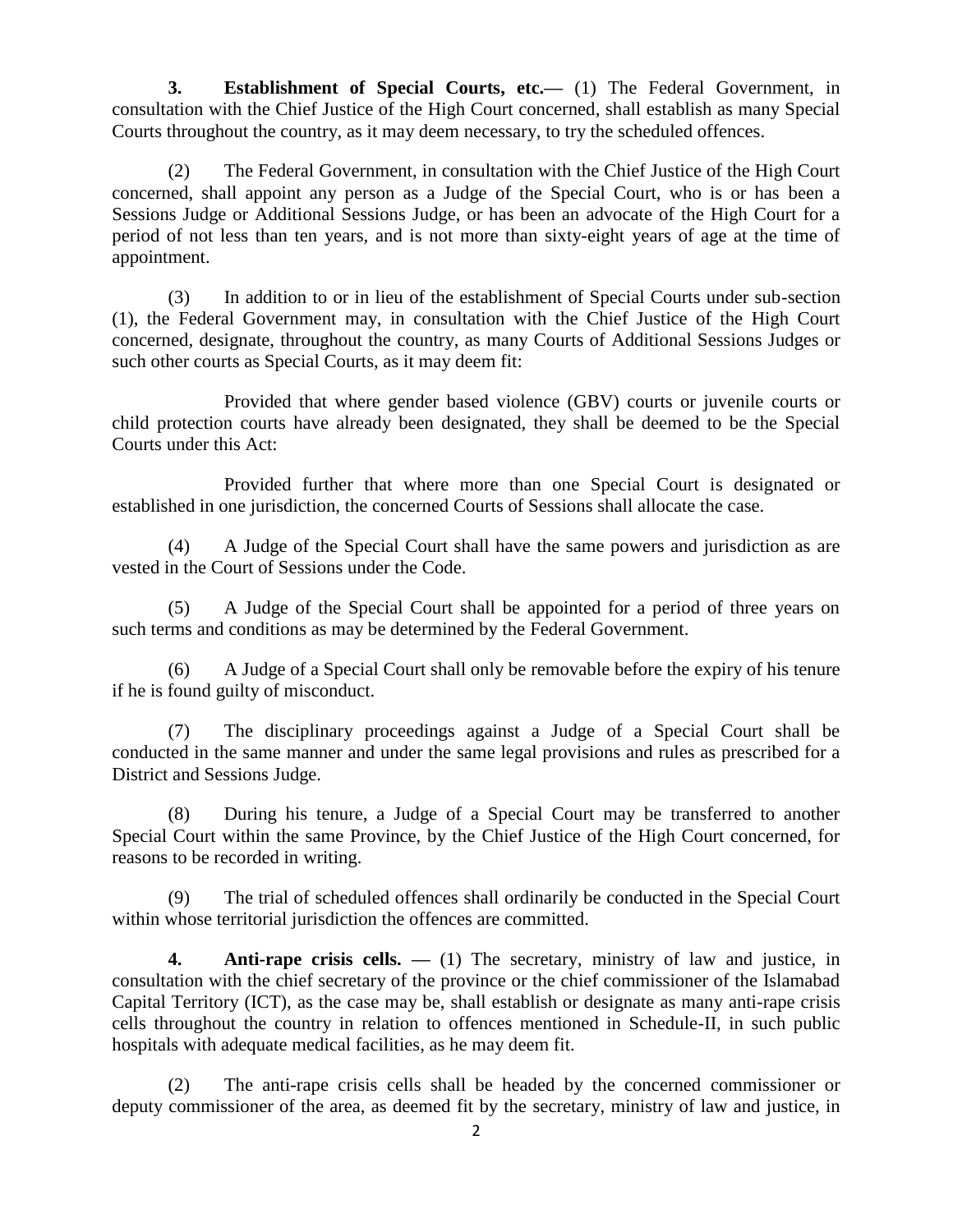consultation with the chief secretary of the province, or the chief commissioner ICT, as the case may be, and shall also comprise the medical superintendent of the public hospital designated under sub-section (1), preferably one independent support adviser, a police officer as deemed fit by the secretary, ministry of law and justice, in consultation with the chief secretary of the province, or the chief commissioner ICT, as the case may be:

Provided that at least one member of the anti-rape crisis cell shall preferably be a woman.

**5.** Power, duties and functions etc. of the Anti-Rape Crisis Cell. — (1) As soon as an anti-rape crisis cell receives information from any source, on its own accord or upon application by any person, orally or in writing, of an offence mentioned in Schedule II, it shall without any delay ensure the following, namely:-

- (a) conduct of a medico-legal examination without any delay;
- (b) securing, collection and gathering of such evidence as may be expedient;
- (c) conduct of a forensic analysis or examination;
- (d) registration of an first information report (FIR) by the police; and
- (e) performing of any other action as may be necessary.

(2) The actions mentioned in sub-section (1) may be taken without any preferred order, however, all the said actions are required to be taken up expeditiously.

(3) As soon as an officer-in-charge of a police station receives any information with regard to the commission of an offence mentioned in Schedule-II, he shall, without any delay, transmit such information to the anti-rape crisis cell.

(4) The secretary, of the ministry of law and justice, in consultation with chief secretary of the province or the chief commissioner ICT, as the case may be from time to time, upon recommendations of the special committee, issue guidelines for the anti-rape crisis cells to efficaciously carry out their powers, duties and functions.

**6**. **Legal assistance. —** (1) The legal aid and justice authority established under the Legal Aid and Justice Authority Act, 2020 (Act XVI of 2020) shall provide legal assistance to victims of scheduled offences. In addition, the Fund established under this Act shall also be utilized for legal assistance under this Act.

(2) In addition to the legal assistance under sub-section (1), the special committee shall in consultation with the ministry of human rights, approve panels of advocates and volunteers in each district or, if necessary, in any tehsil, for the provision of legal, financial or other assistance either on *pro bono* or on fee basis, for which the Fund under this Act and under the Legal Aid and Justice Authority Act, 2020 (Act XVI of 2020) shall be utilized.

**7. Prosecutor general and special prosecutors. —** (1) The ministry of law and justice may designate or appoint a prosecutor general and special prosecutors in a manner as may be prescribed by rules notified by the ministry of law and justice.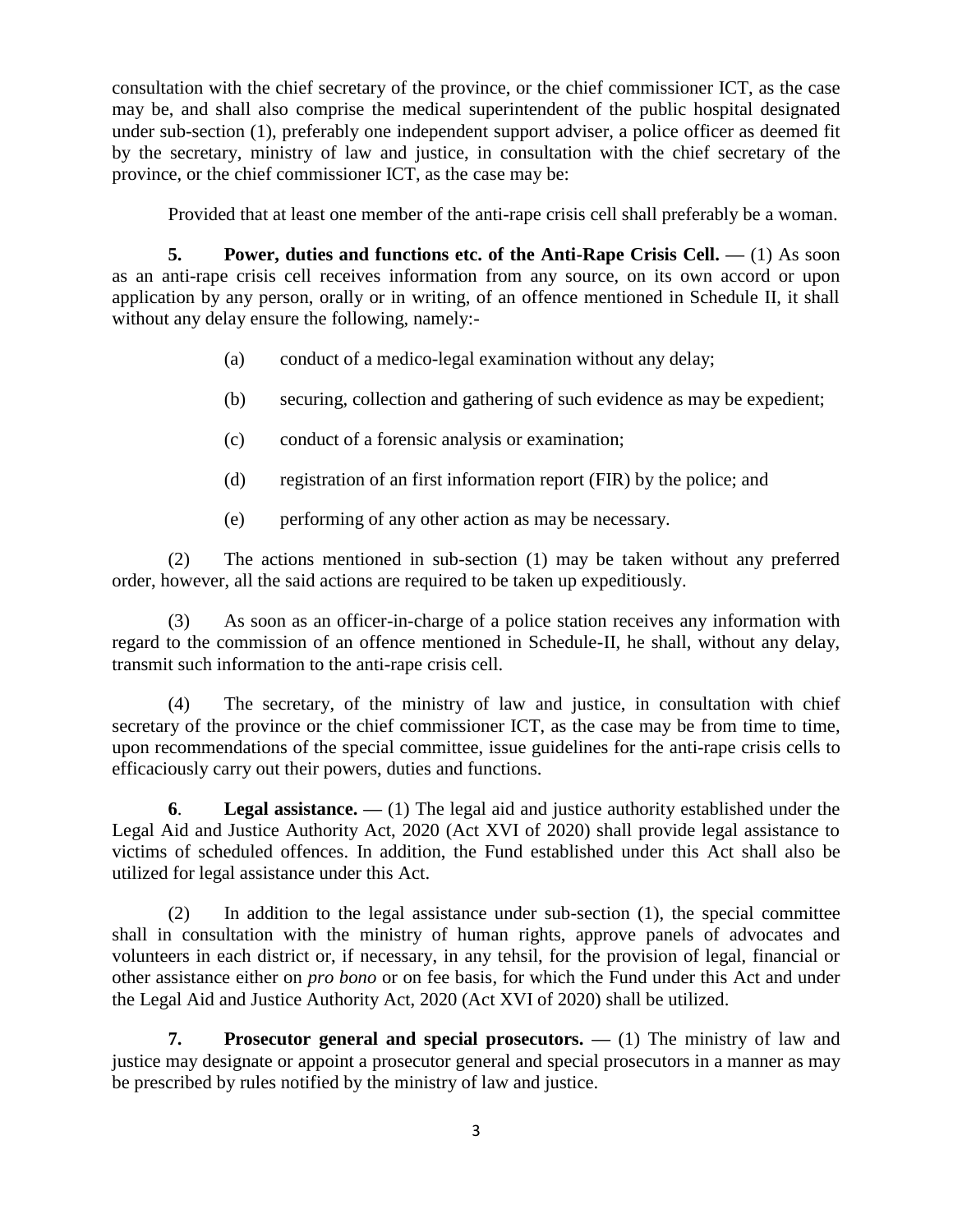(2) The prosecutor general and special prosecutors shall prosecute the scheduled offences.

**8.** Victim and witness protection. — (1) In addition to the existing laws, a victim and witness protection system may be established as prescribed in the rules notified by the ministry of law and justice and shall, with a view to carrying out the purposes of this Act and without generality of the aforesaid, include the following, namely: -

- (i) special security arrangements for witnesses and victims;
- (ii) concealment of identity;
- (iii) distance recording of testimonies through video-conferencing, audio-video links and by the use of modern devices;
- (iv) re-location of victims and witnesses;
- (v) provision of reasonable financial assistance;
- (vi) compensation to legal heirs of protected victims and witnesses;
- (vii) safe-houses, dar-ul-amans, etc.;
- (viii) such other measures as may be necessary and ancillary.

(2) Till such time the rules envisaged in sub-section (1) are prescribed, provincial or ICT witness protection laws as the case may be, shall be applicable to both victims and witnesses under this Act, *mutatis mutandis*.

**9. Investigation in respect of scheduled offences. —** (1) For the purposes of investigation under this Act, special sexual offences investigation units (SSOIUs) shall be established in every district by the provincial governments and for the purposes of the Islamabad Capital Territory by the Federal Government.

(2) The SSOIU shall comprise police officers who have received training on investigation in relation to sexual offences and preferably one member of the unit shall be a female police officer.

(3) The investigation in respect of offences mentioned under this Act shall be carried out as follows:-

- (i) for offences mentioned in Schedule-I, by the SSOIU; and
- (ii) for offences mentioned in Schedule-II, by SSOIU under the supervision of a police officer not below the rank of BPS-17.

(4) In case the complainant in relation to an offence under Schedule-II expresses dissatisfaction which is based on reasonable grounds, the investigation shall be transferred to the district head of investigation of the police.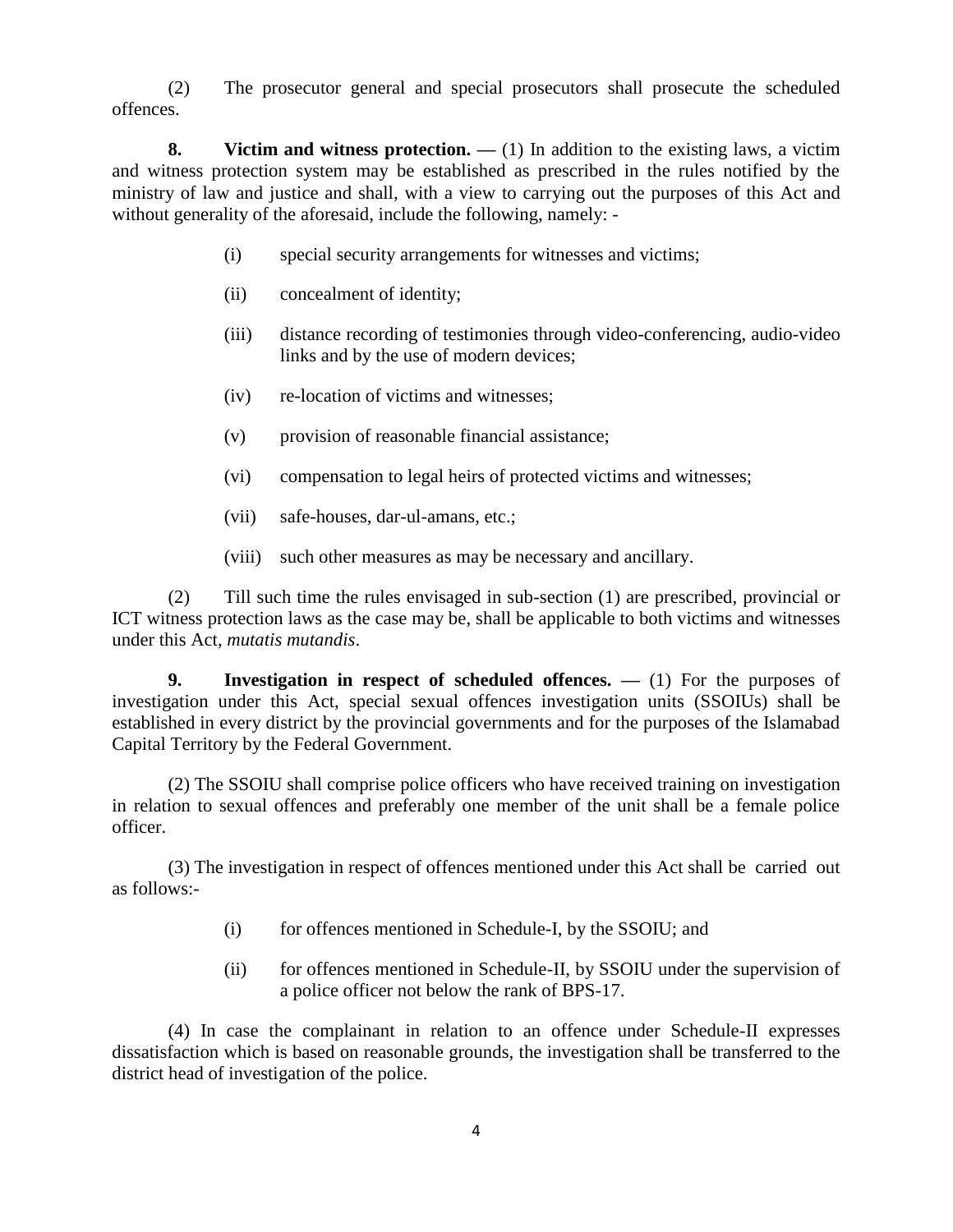(5) The officers of the SSOIUs shall ordinarily be from the area in which the occurrence of the offence has taken place:

Provided that in exceptional circumstances, and where the dictates of fair, accurate and technical investigation warrant otherwise, officers from areas other than the area of occurrence, may be deputed in the SSOIUs.

(6) Upon completion of investigation, the SSOIU shall, through the prosecutor general or special prosecutors, submit the final report under section 173 of the Code before the Special Court.

**10. Connected offences not in the Schedules. —** The investigation officer or the joint investigation team (JIT), as the case may be, under section 9, may also take cognizance of offences, not listed in the schedules, committed in connection with the scheduled offences, as if those offences were scheduled offences.

**11. Independent support advisers.** — (1) If so determined by the anti-rape crisis cell, an independent support adviser shall accompany the victim during Court proceedings, in order to reduce the risk of duress, victimization of any nature, or any adversity afflicted or likely to be afflicted upon the victim.

(2) The special committee, in consultation with the ministry of human rights, shall prepare a list of independent support advisers at district or tehsil levels.

(3) For the purposes of sub-section (2), the special committee shall, in consultation with the ministry of human rights, enlist a civil society or a non-governmental organization, whose members or nominees may act as independent support advisers.

(4) An independent support adviser shall be a person having skills to deal with victims of scheduled offences, who may be a psychologist, or a doctor, or a lawyer, or a paralegal, or a lady-health worker, or a social worker, or a person who is a member or nominee of a civil society or a non-governmental organization enlisted under sub-section (3).

**12. In-camera trial. —** (1) The trial of scheduled offences shall be conducted incamera:

Provided that the Court, if it thinks fit, on its own or on an application made by either of parties, allow any particular person to have access to court proceedings, or remain in the Court.

(2) Notwithstanding anything contained in any other law for the time being in force, where any proceedings are held under sub-section (1), the Court may adopt appropriate measures, including holding of the trial through video-link or usage of screens, for the protection of the victims and the witnesses.

(3) Where any proceedings are held under sub-section (1), it shall not be lawful for any person to publish or broadcast any matter or information in relation to any such proceedings, except with the permission of the Court.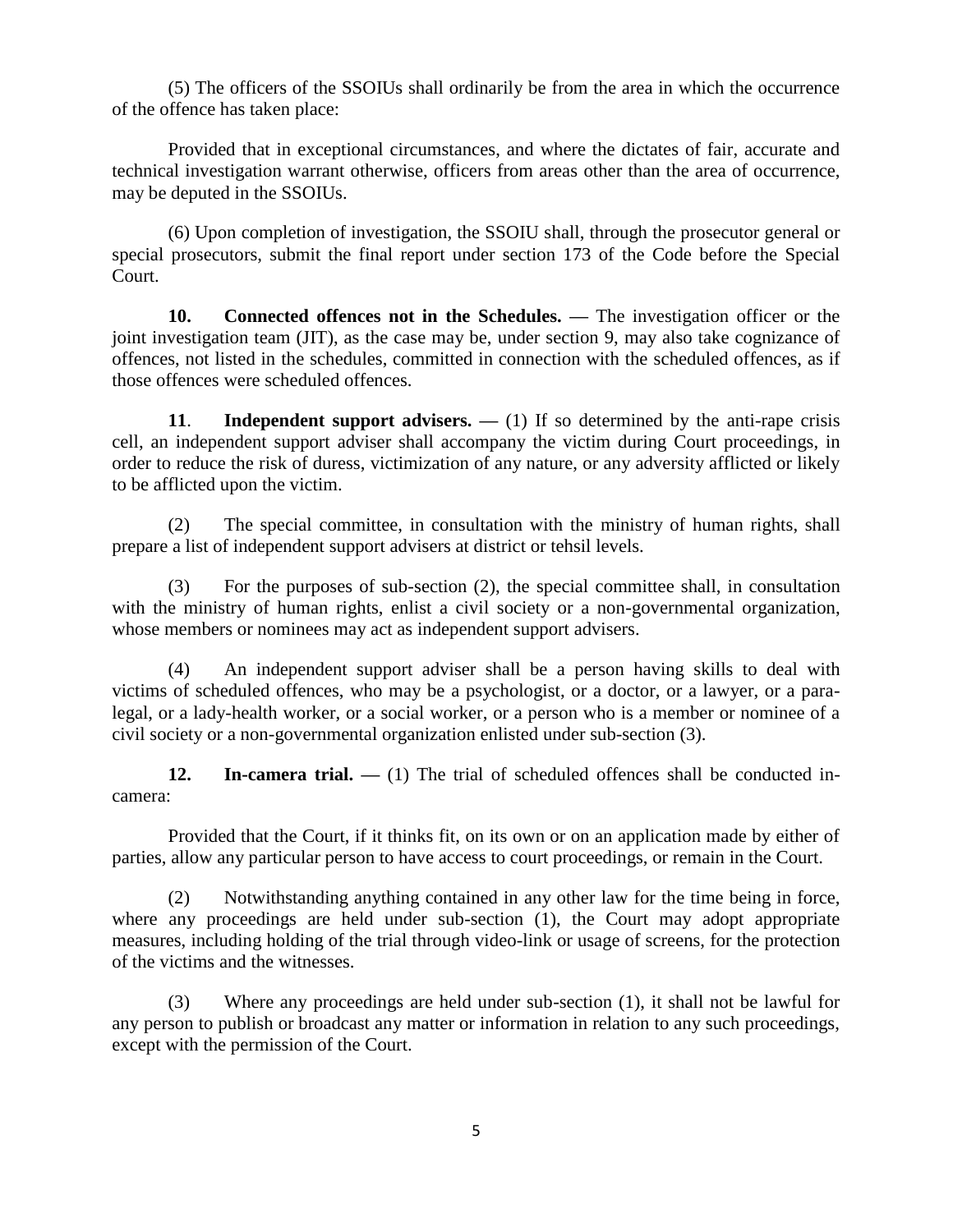**13. Evidence and guidelines. —** (1) The two-finger virginity testing, for the purposes of medico-legal examination of a victim relating to scheduled offences, shall be strictly prohibited and no probative value shall be attached thereto.

(2) In respect of any scheduled offence, any evidence to show that the victim is generally of immoral character, shall be inadmissible:

Provided that the right of an accused to a fair trial shall not be prejudiced.

(3) The testimonies and evidence of victims, accused and witnesses in Court shall be video-recorded, preserved and reduced in writing.

**14. Statement under section 164 of the Code. —** (1) Notwithstanding anything contained in any other law for the time being in force, as soon as practicable, a statement of the victim shall be recorded under section 164 of the Code only once.

*Explanation: -* The statement under this sub-section shall be video-recorded, preserved and reduced in writing.

(2) An opportunity of cross examining the victim shall be given to the counsel for the accused and not the accused himself, or the Court may itself put questions to the victim or any questions framed by the accused may be given to the presiding officer of the Court who may put such questions, as found appropriate by him, to the victim.

**15. Special Committee.** — (1) The ministry of law and justice shall appoint a special committee comprising such members and in such numbers as it may deem fit on *pro bono* or honorary basis.

(2) Chief secretaries and the finance secretaries of the provincial governments and the ICT shall assist the special committee to ensure reasonable funding for the performance of duties under this Act. The special committee will set standards, key performance indicators and conduct performance measurement.

(3) The special committee shall take all steps, including reaching out to any Federal or provincial ministry, division, department, office, agency or authority, for the purposes of effectual compliance of this Act.

(4) The special committee may comprise individuals from any Federal or Provincial ministry, division, department, authority or office, or from members of the legal or medical profession, legislators, retired judges, serving or retired public servants, civil society or nongovernmental organizations, as deemed fit by the ministry of law and justice.

(5) For the purposes of effective compliance and proper working of this Act, the special committee, from time to time, may seek information or require the performance of actions by officers of the Federal or provincial ministries, divisions, departments, offices, agencies or authorities.

(6) If any person refuses or fails to comply with the directions issued by the special committee under this section, the special committee may refer the matter to the appropriate authority for taking disciplinary action against the person who disregards the directions.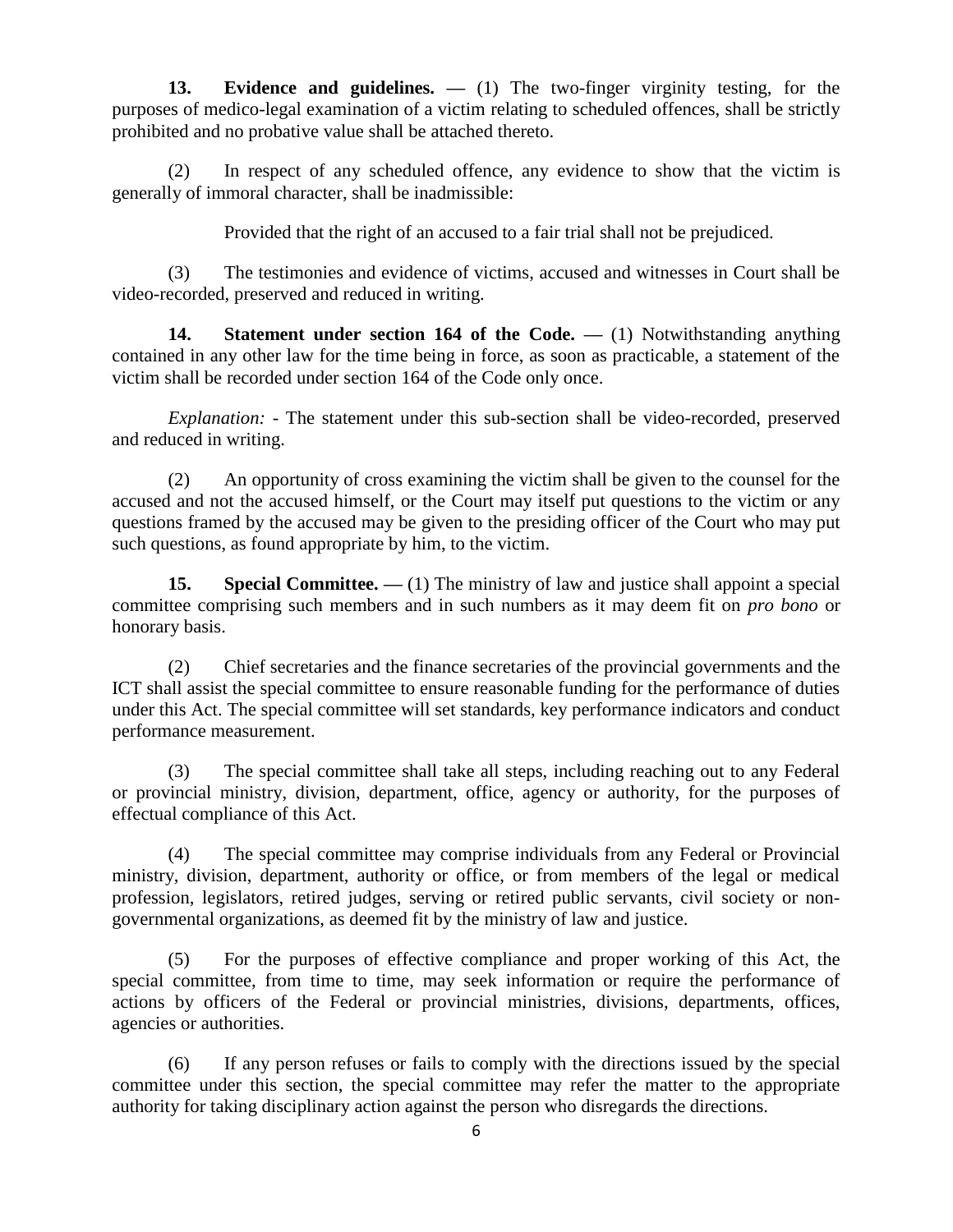**16. Trial.** — (1) The Court upon taking cognizance of a case, under this Act, shall decide the case expeditiously, preferably within four months.

(2) A Special Court shall not grant more than two adjournments during the trial of a case, out of which one adjournment shall be upon payment of costs by the person seeking adjournment. Where the defense counsel does not appear after two consecutive adjournments, the Court may appoint another defense counsel with at least seven years standing in criminal matters for the defense of the accused from the panel of advocates maintained by the special committee.

(3) If, in the course of a trial, the Court is of the opinion that any of the offences which the accused is alleged to have committed is not a scheduled offence, the Court shall record such opinion and try the accused only for such offences, which are scheduled offences.

(4) A Special Court may also try offences, not listed in the schedules, committed in connection with the scheduled offences, as if those offences were scheduled offences.

*Explanation*. —It is clarified that sub-section (4) shall also be applicable where the provisions of the Anti-Terrorism Act, 1997 (Act XXVII of 1997) are invoked or invokable in respect of offences under this Act.

**17.** Compensation to the victim. — On conclusion of the trial, the Court may order the convict to pay compensation to the victim, in addition to the penalty of fine, if any.

**18.** Appeal. — (1) Any person aggrieved by the final judgment of a Special Court may file an appeal to a High Court in whose jurisdiction the Special Court tendering the impugned judgment, is situated.

(2) Copies of the judgment of the Special Court shall be supplied to the accused and the prosecution, free of cost, on the day the judgment is pronounced, whereafter the record of the trial shall be transmitted to the concerned High Court within three days of the decision.

(3) An appeal under sub-section (1) may be preferred within thirty days of the final judgment by the Special Court.

(4) An appeal preferred under sub-section (1) shall be decided by a division bench of the High Court, as soon as practicable, preferably within six months from its institution.

(5) While hearing an appeal, the High Court shall not grant more than two consecutive adjournments.

(6) Pending appeal, the High Court shall not release a person convicted by the trial court.

**19. Rules. —** (1) The ministry of law and justice may prescribe rules, upon the recommendations of the special committee, for the purposes of carrying out the purposes of this Act.

(2) Without prejudice to the generality of the foregoing powers, such rules may provide guidelines,―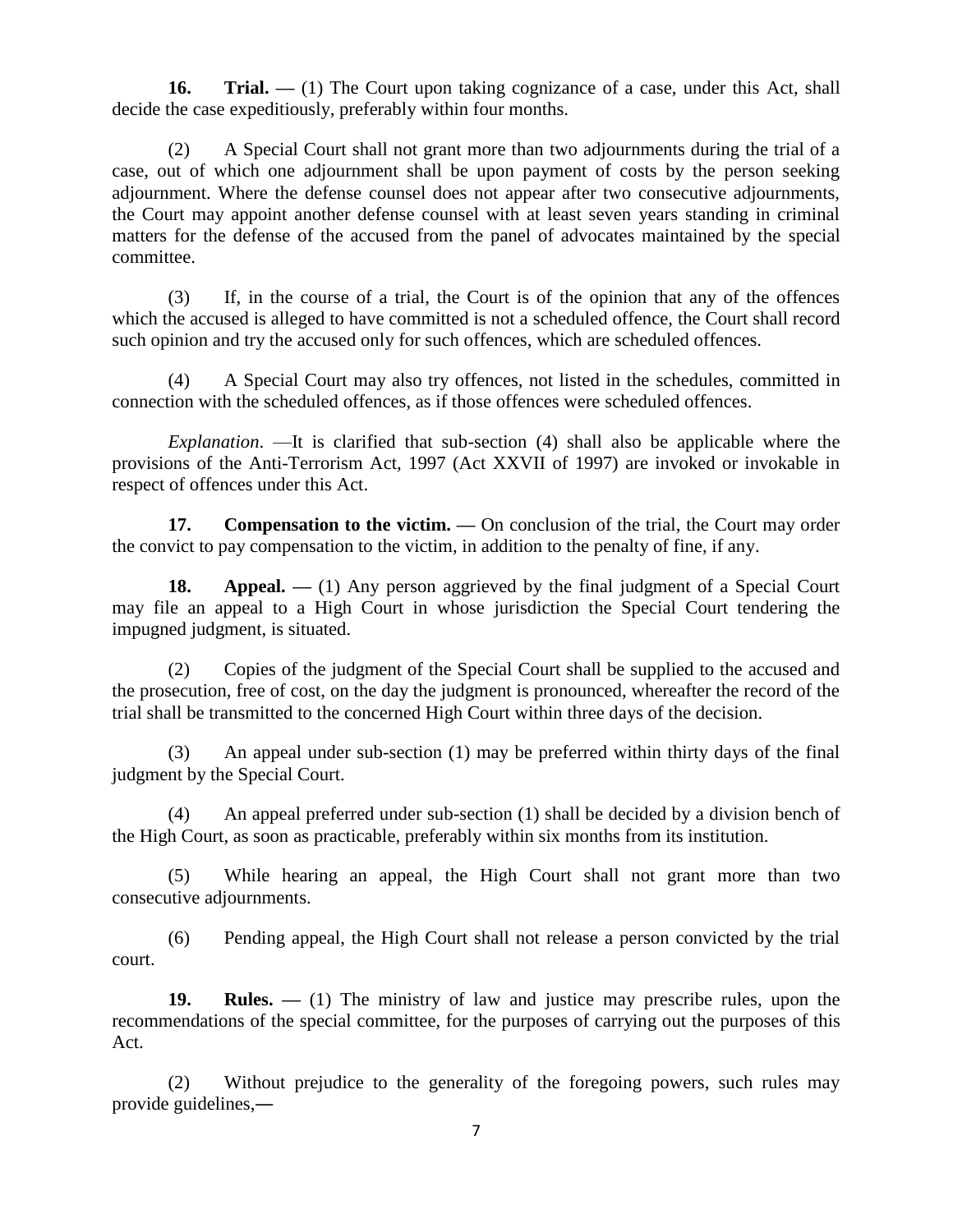- $(i)$  for the purposes of medico-legal examination of the victims;
- (ii) in respect of the investigation and prosecution of scheduled offences; including the collection and gathering of evidence;
- (iii) in relation to the rehabilitation of the victim, offender, suspect or a member of the society;
- (iv) pertaining to gender and children sensitization and training of all relevant stakeholders, including Judges, police-officers, prosecutors, medico-legal officers and staff and other duty officers or personnel, both at the time of induction and subsequently; and
- (v) for providing special trial court rooms; or special rooms or facilities for the victims, especially children, near the trial court rooms, for a conducive environment.

(3) The special committee, in formulating its recommendations under sub-section (1), may consult any ministry, division, office, department, agency or authority in the Federal or provincial government and shall take into account modern techniques and devices, as it may consider appropriate.

**20. Fund.** — (1) The Prime Minister shall establish a Fund to carry out the purposes of this Act.

- (2) The purposes of the Fund shall include the meeting of any expenses ―
	- (a) towards the establishment of Special Courts; or
	- (b) with regard to the exercise of any other power, duty or function mentioned in this Act; or
	- (c) in respect of anything which is ancillary or sundry for the purposes of this Act.
- (3) The Fund shall consist of the following sources, namely:-
	- (a) grants from the Federal Government and provincial governments;
	- (b) aid and assistance from local, national and international agencies;
	- (c) contributions from statutory bodies, corporations, private organizations and individuals; and
	- (d) income and earnings from moveable and immoveable properties acquired or leased by the Fund.

(4) The amount credited to the Fund shall not lapse by the end of a financial year and shall be available for utilization at any time.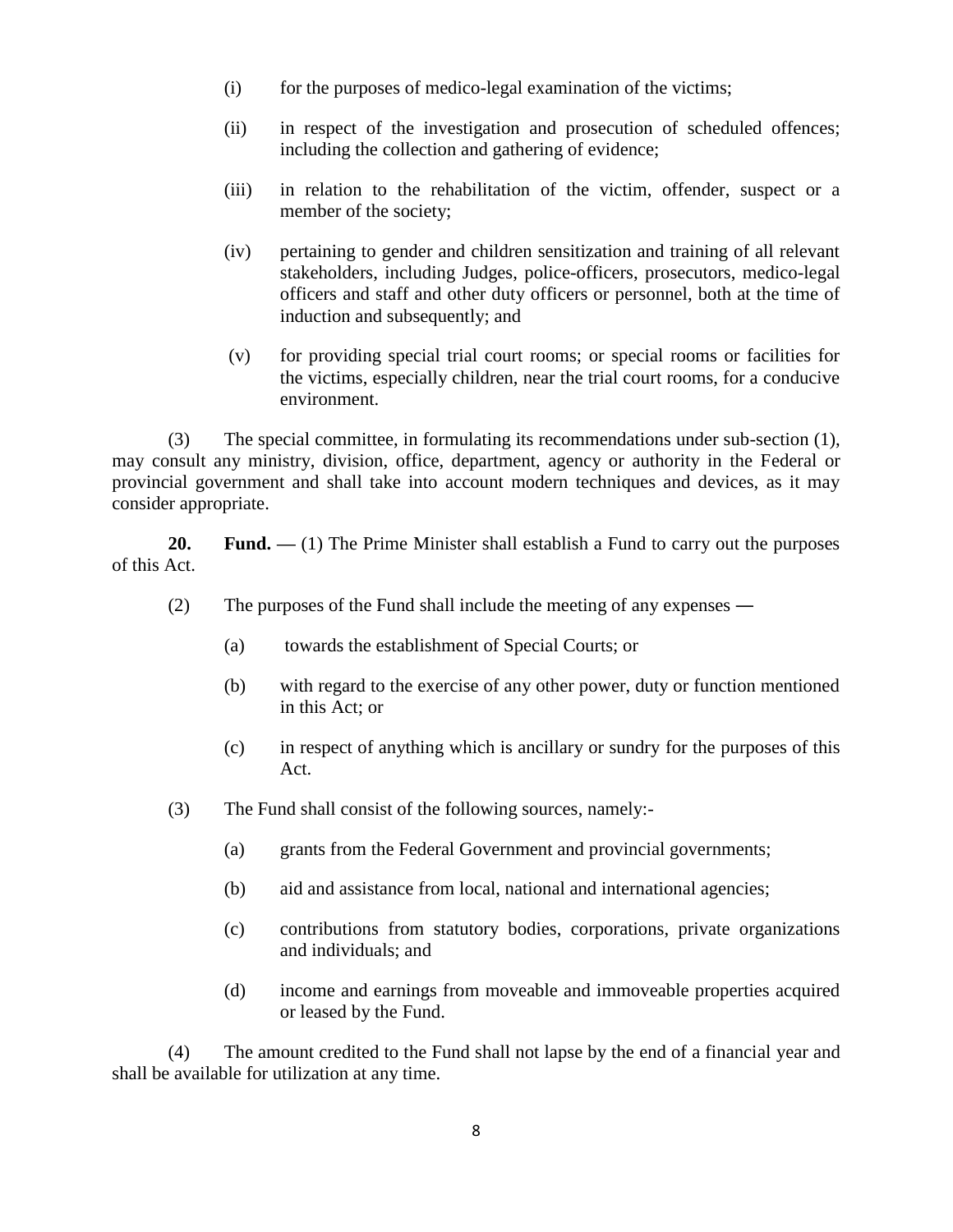**21. Preventive action by police.—** If any police officer receives information in relation to the commission or threat of commission of a scheduled offence, he shall immediately interpose, act and take such action as may be necessary including and not limited to the exercising of powers under the Code, in particular sections 149 and 151 thereof, to prevent the commission of such offences, notwithstanding that the offence reported has been committed in an area not within the jurisdiction of such police officer.

**22. False investigation or complaint.—** (1) Whoever, being a public servant, entrusted to investigate scheduled offences, fails to carry out the investigation properly or diligently or causes the conduct of false investigation or fails to pursue the case in any court of law properly and in breach of duties, shall be guilty of an offence punishable with imprisonment of either description which may extend to three years and with fine.

(2) Whoever gives to any public servant any information in relation to scheduled offences which he knows or believes to be false, intending thereby to cause, or knowing it to be likely that he will thereby cause, such public servant―

- (a) to do or omit anything which such public servant ought not to do or omit if the true state of facts respecting which such information is given were known by him; or
- (b) to use the lawful power of such public servant to the injury or annoyance of any person,

shall be punished with imprisonment of either description for a term which may extend to three years and with fine.

**23. Jurisdiction and transfer of cases, etc.—** (1) The scheduled offences shall be exclusively triable by the Special Court.

(2) Subject to sub-section (3), upon commencement of this Act, the trial of scheduled offences pending in any court shall stand transferred to the Special Court having jurisdiction under this Act and such Court shall proceed with the case from the stage at which it was pending immediately before such transfer and it shall not be bound to recall or re-hear any witness who has given evidence and may act on the evidence and procedures already recorded and complied with, respectively.

(3) Each time when a new offence is inserted into any of the Schedules to this Act, sub-section (2) shall come into operation*, mutatis mutandis*, from the date of such insertion.

**24. Register of sex offenders.—** (1) The National Data-Base and Registration Authority (NADRA) shall prepare a register of sex offenders.

**Explanation.** "sex offender" means a person convicted of a scheduled offence.

(2) Notwithstanding the aforesaid, the ministry of law and justice may prescribe rules, upon the recommendations of the special committee, for the release of such data of the register of sex offenders to any person, agency, authority, court of law or segment of the society in public interest and safety.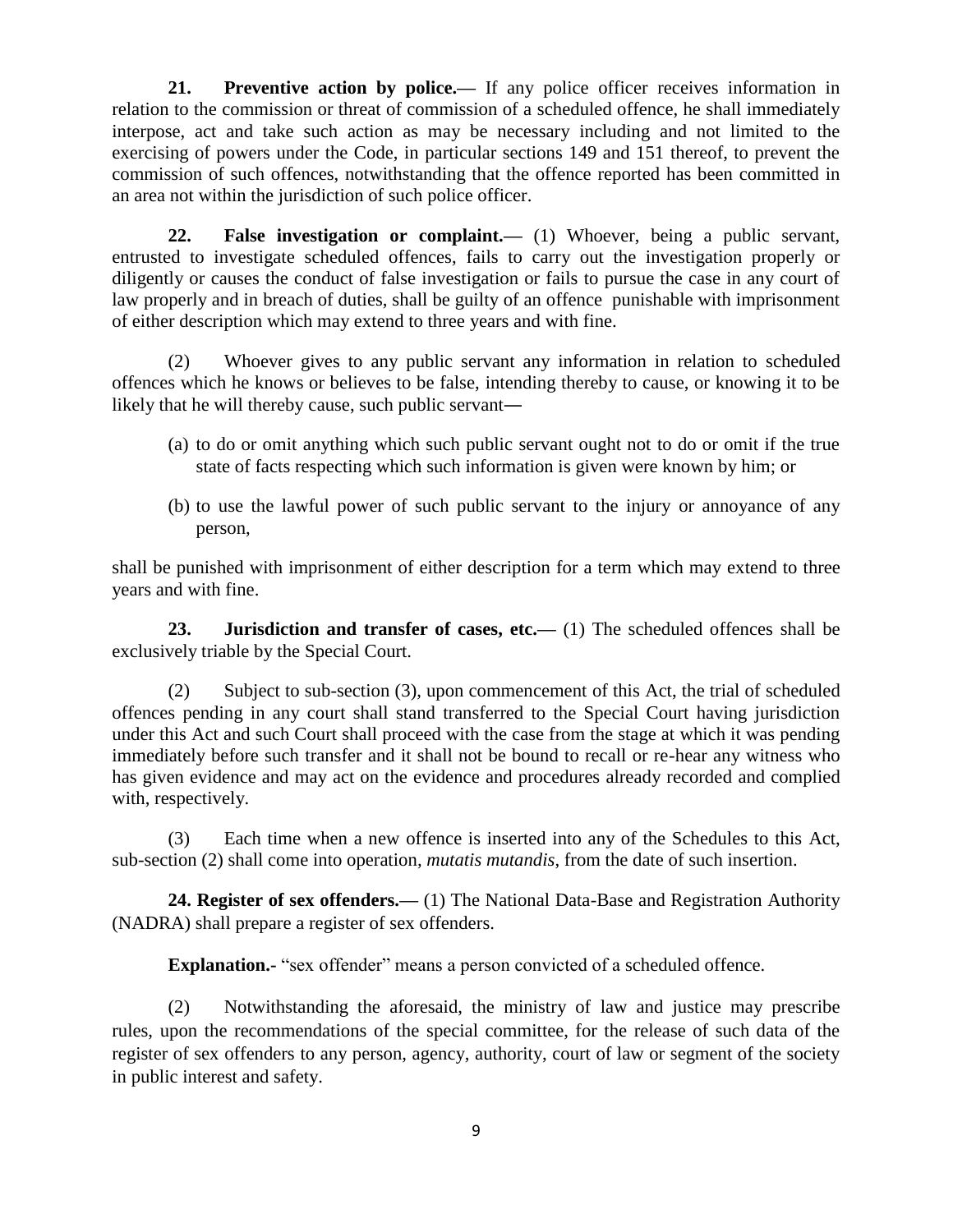(3) The special committee may require the NADRA to prepare different categories of sex offenders in the register under this section.

(4) For the purposes of this section, the special committee may require the NADRA, the National Police Bureau and the forensic science laboratories, to prepare different categories of sex offenders in the register.

**25. Public reporting mechanism.—** The ministry of law and justice, upon recommendations of the special committee, frame rules for establishing a reporting mechanism for receiving information from the public about suspicious persons or those suspected to have committed the scheduled offences.

**26. Non-disclosure of identity of victims, etc.—** (1) No person shall disclose or reveal the identity of any victim or victim's family in respect of the scheduled offences, without prior written permission of the victim or victim's guardian where the victim is a minor or the victim's family, as the case may be.

(2) Any person contravening the provisions of sub-section (1) shall be guilty of an offence punishable in the same manner and to the same extent as provided under section 376A of the Pakistan Penal Code, 1860 (Act XLV of 1860).

**27. Act not to derogate from other law.—** In respect of offences mentioned in Schedule-I, the provisions of this Act shall be in addition to and not in derogation of any other law for the time being in force.

**28. Overriding effect.—** In respect of offences mentioned in Schedule-II, the provisions of this Act shall have effect notwithstanding anything inconsistent contained in any other law for the time being in force.

**29. Application of Code.—** The provisions of the Code, to the extent not inconsistent with anything contained in this Act, shall apply *mutatis mutandis*.

**30. Amendment in the Schedule.—** The ministry of law and justice may, by notification in the official Gazette, amend the Schedules under this Act so as to include or exclude any offence or explanation.

**31. Removal of difficulties. —** Where any difficulty arises in giving effect to any of the provisions of this Act, the President may, by notification in the official Gazette, make such order, not inconsistent with the provisions of this Act, as may appear to be necessary for the purpose of removing the difficulty.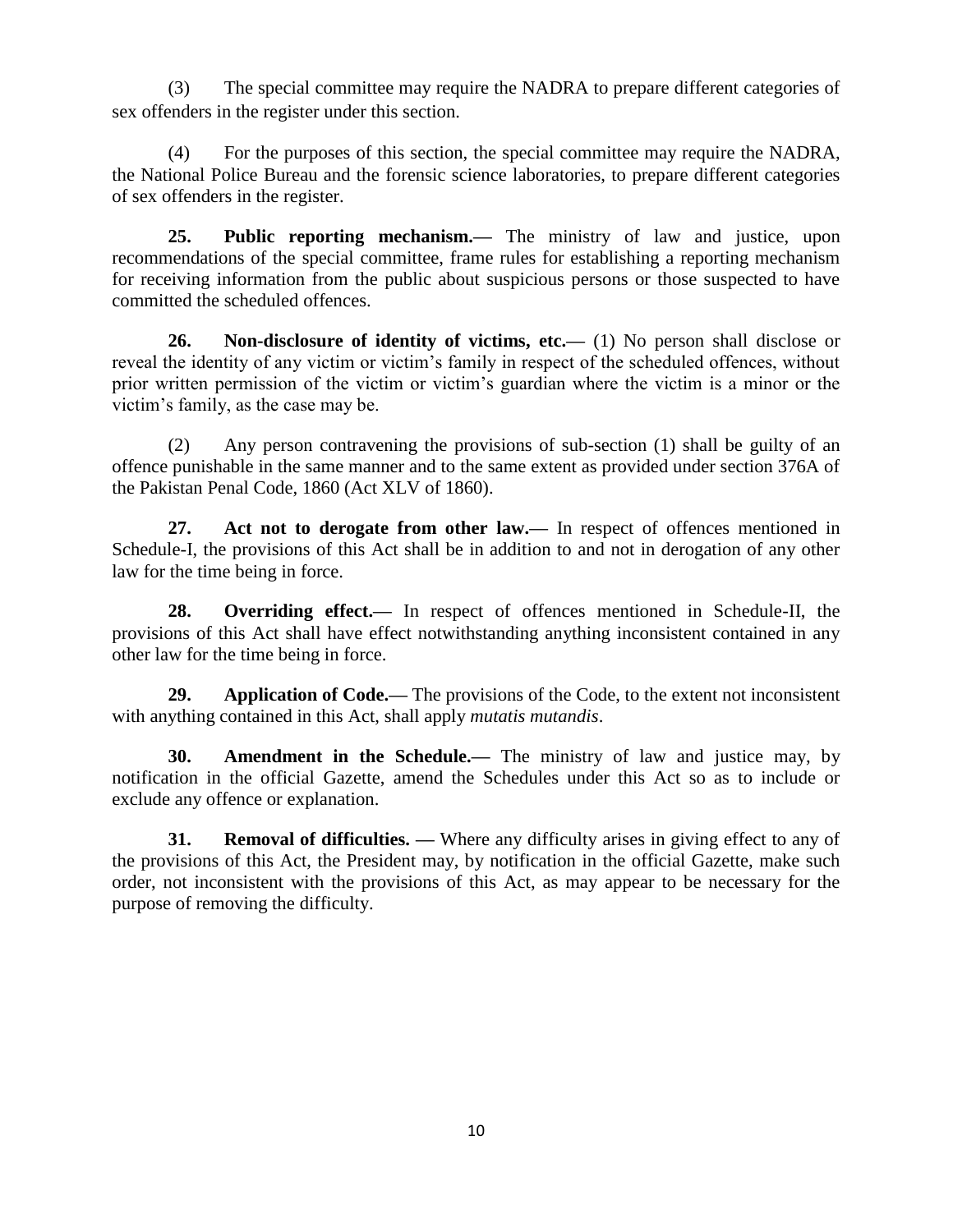# **SCHEDULE-I**

- 1. Offences under sections 34, 292A, 292B, 292C, 354, 365, 365A, 368, 369, 369A, 498B**,**  498C, 511 of the Pakistan Penal Code, 1860 (Act XLV of 1860)
- 2. Offences mentioned in Chapters V and V-A of the Pakistan Penal Code, 1860 (Act XLV of 1860)
- 3. Offences under sections 21 and 22 of the Prevention of Electronic Crimes Act, 2016 (Act XL of 2016)
- 4. Offences under the Anti-Terrorism Act, 1997 (Act XXVII of 1997) which are committed along with the offences in this Schedule

**Explanation:-** It is clarified that offences under sections 34, 365, 365A, 368, 369, 369A, 498A, 498C and 511 of the Pakistan Penal Code, 1860 (Act XLV of 1860) and offences mentioned in items nos. 2 and 4, above, shall only be cognizable and triable as offences falling under this Schedule, if they are connected with offences under sections 292A, 292B, 292C and 354 of the Pakistan Penal Code, 1860 (Act XLV of 1860) and offences mentioned in item no.3 above.